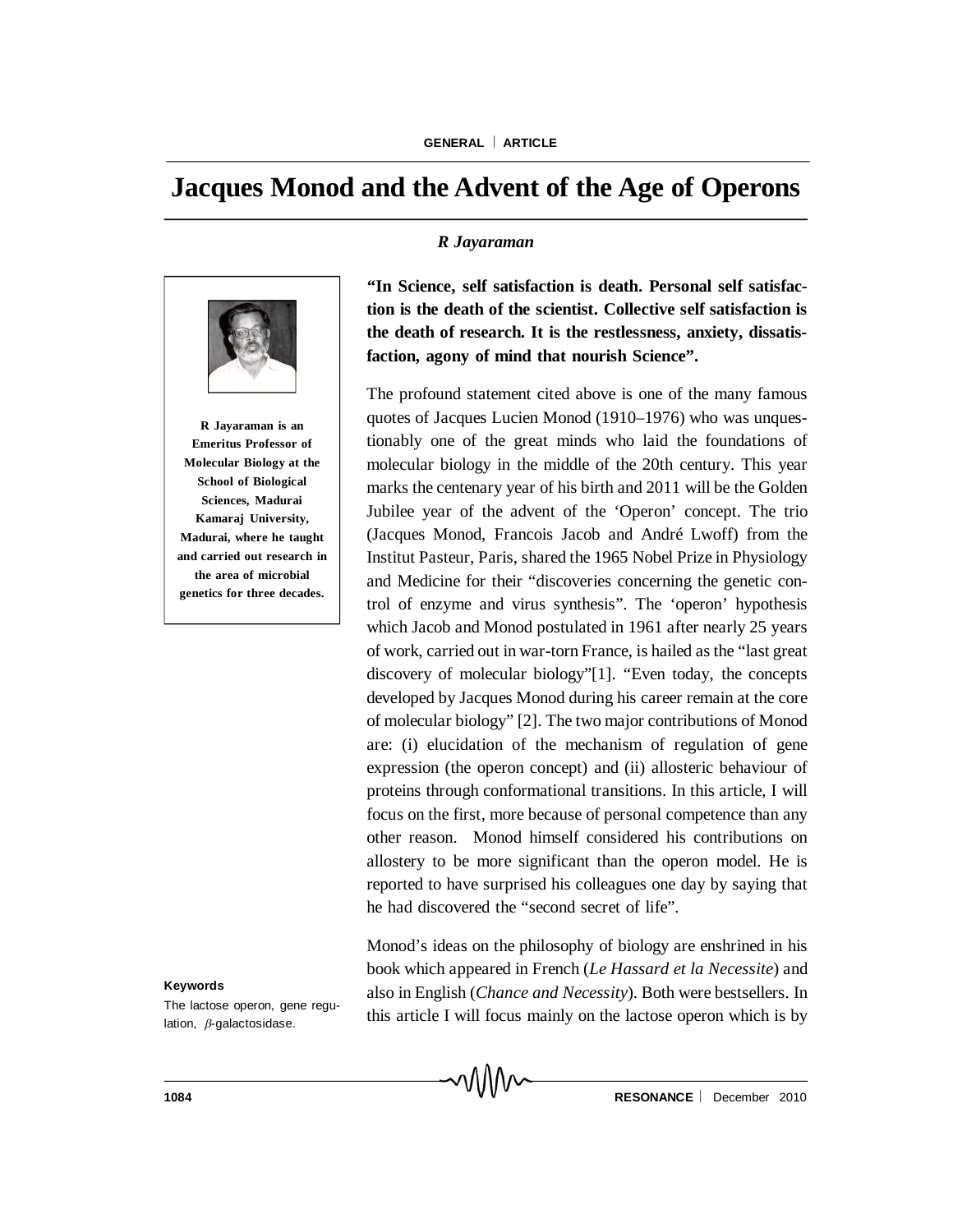far the most extensively studied system. The purpose of this article is not to reproduce all the information on operons, readily available in textbooks, but to trace the development of the concept from a historical perspective and try to show how simple and elegant experiments coupled with logical reasoning resulted in the advent of a new era of investigation in molecular biology, namely, regulation of gene expression.

## **Induced Enzyme Synthesis: The Forerunner of the Operon Model**

Monod's epoch-making work started in the early 1940s during the dark years of World War II and continued till 1971 when he became the Director of the Institut Pasteur, Paris. The topic 'growth of bacterial cultures' on which Monod worked for his doctoral thesis and which ultimately led him to the glory of a Nobel Prize, was not very fashionable, even in those days. After Monod defended his thesis, the Director of his institute is reported to have remarked "Monod's work is of no interest to the Sorbonne" [2].

The main observation which ultimately blossomed into the Operon model and immortalised his name was the pattern of growth of *Escherichia coli,* on a mixture of two sugars (glucose and lactose or glucose and mannose, etc.). He observed two distinct phases of exponential growth intervened by a short period of stasis. He called this 'diauxic growth' (*Figure* 1). When Monod discussed this puzzling observation with his teacher and col-

league, André Lwoff, the latter casually remarked that it could have something to do with "enzymatic adaptation", a term which Monod had not heard before! This was towards the end of 1940. Soon afterwards, Monod's work was interrupted by the War and he could resume his work only after the War ended, although he kept working clandestinely in between in André Lwoff's laboratory.



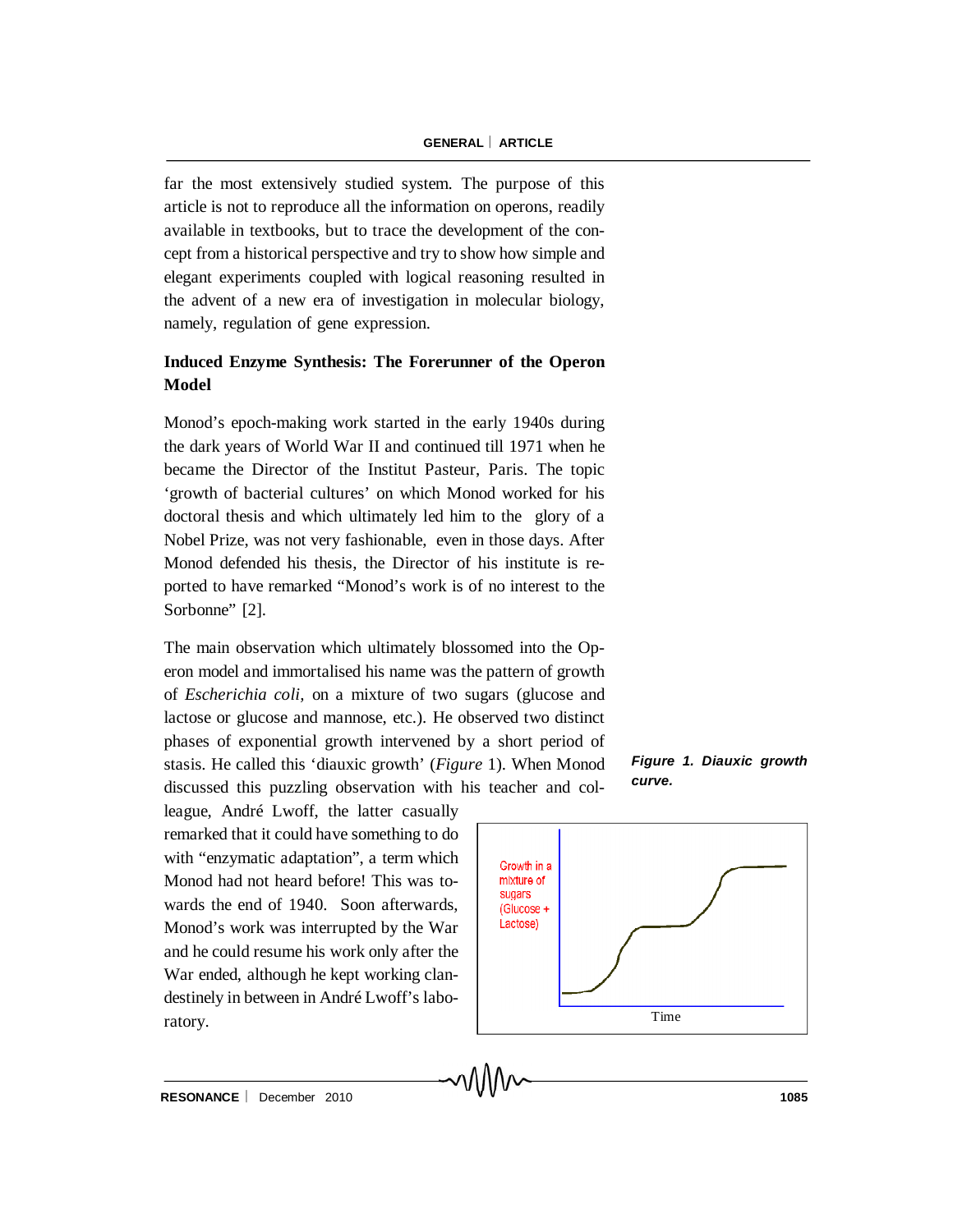



*Figure 2. Adaptive versus constitutive enzymes.*

since the beginning of the 20th century but the underlying mechanisms were unknown. The early microbiologists (Declaux, Dinert, Went *et al*) knew that some enzymes could be detected in bacteria only when the cells were grown in the presence of their substrates while some others could be detected irrespective of the presence or absence of substrates. This was particularly true of enzymes involved in the catabolism

The phenomenon called enzymatic adaptation has been around

of sugars. In 1938, Karstrom classified the sugar catabolic enzymes as *adaptive* (found only in the presence of substrates) and *constitutive* (found in the presence or absence of substrates). The same year, Yudkin proposed that enzymes existed in equilibrium between two forms, namely, the (inactive) precursor form (P) and the (active) enzyme form (E). In the case of the so-called adaptive enzymes the equilibrium was in favour of the P-form in the absence of substrates. In the presence of substrates, the formation of the enzyme–substrate complex (ES) shifted the equilibrium towards the E-state (*Figure* 2). This was the state of knowledge on enzymatic adaptation in 1948 when Monod resumed active work and decided to explore the phenomenon of diauxic growth in greater detail.

It seemed possible that the period of stasis separating the two growth phases could be the time taken to produce some enzyme(s) needed for the utilisation of the second sugar, after the first one was used up. In the case of a glucose–lactose mixture, glucose could be utilised first and lactose later. Therefore enzyme adaptation could actually be a case of enzyme induction by the substrate which could be an inducing agent as well as a substrate. (It turned out later on that this need not be true always; see below). It occurred to Monod that an important requirement was to find a suitable experimental system in which the activity of the concerned enzyme could be assayed easily and reliably. The enzyme  $\beta$ -galactosidase which hydrolyses  $\beta$ -galactosides such as lactose into the constituent sugars (glucose and galactose) appeared promising. A substrate that generates a coloured product upon hydrolysis would be useful in measuring enzyme activity. Such a

A substrate that generates a coloured product upon hydrolysis would be useful in measuring enzyme activity.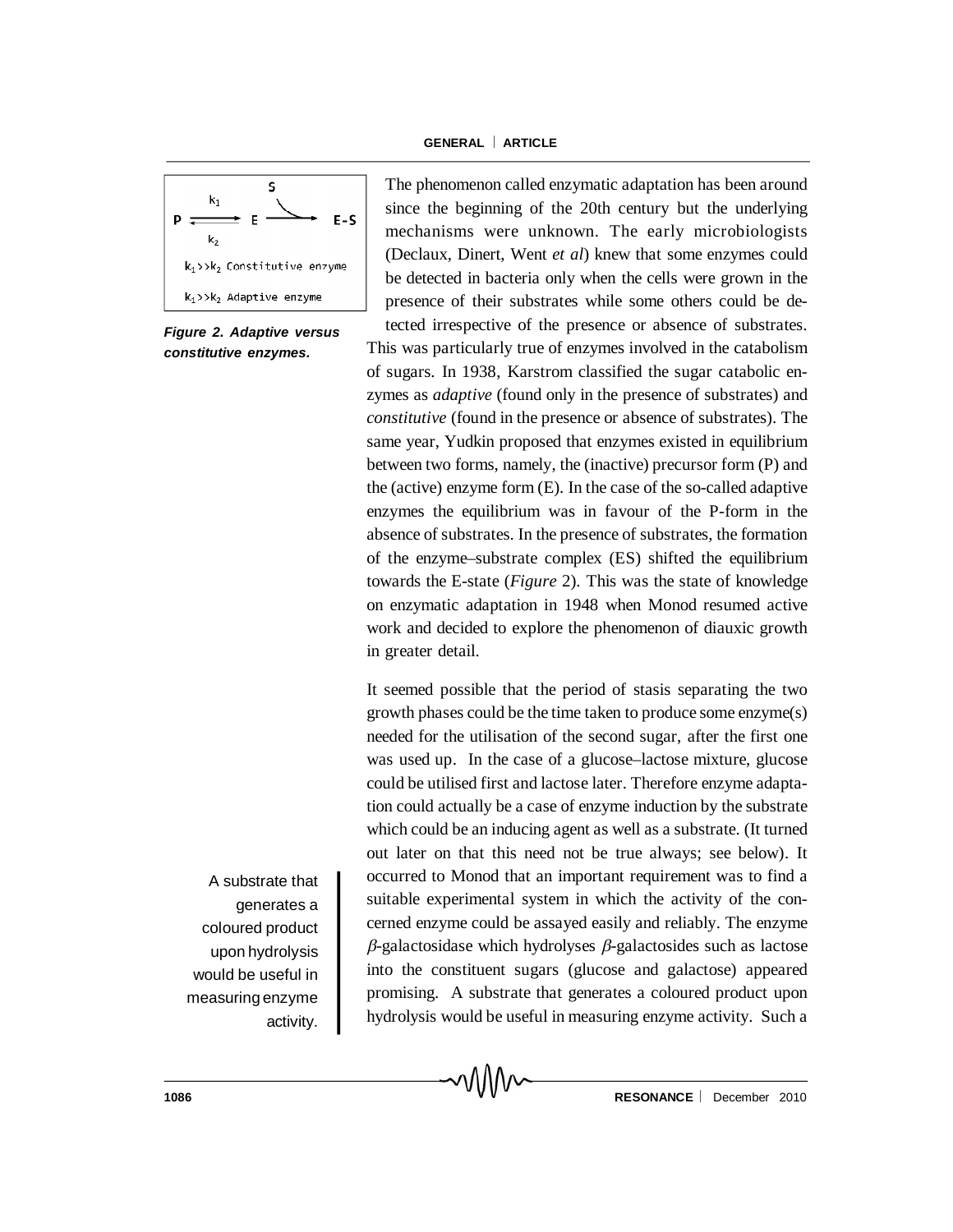substrate, o-nitrophenyl- $\beta$ -D-galactoside (ONPG) which yields yellow-coloured o-nitrophenol upon hydrolysis, was introduced by Lederberg just then. Using ONPG to measure the level of enzyme activity, Cohn and Monod showed that *Escherichia coli* grown on lactose as the sole source of carbon had >1000-fold more  $\beta$ -galactosidase activity than when grown on other carbon sources. Therefore lactose seemed to act as an inducer of  $\beta$ galactosidase by some mechanism.

As a first step to unravel this phenomenon, Monod and coworkers purified the enzyme from *Escherichia coli* and raised an antiserum against the pure protein. Thus it was possible to follow the appearance of  $\beta$ -galactosdase both by following enzymatic activity (ONPG hydrolysis) and the protein (even if inactive) immunologically. The first major observation to emerge was that induction involved new (*de novo*) protein synthesis. Another significant observation to emerge at this time was that all inducers need not be substrates and all substrates need not be inducers. For instance, synthetic  $\beta$ -galactosides such as thiomethyl- $\beta$ -D-galactoside (TMG) or isopropyl- $\beta$ -D-thiogalacoside (IPTG) are excellent inducers but are not substrates; they are actually competitive inhibitors of the enzyme and act as gratuitous inducers. Similarly, compounds such as ONPG and phenyl- $\beta$ -D-galactoside are good susbstrates but are not inducers. These two observations disproved the then prevalent hypothesis that induction involved the interaction between the inducers (substrates) with the inactive precursor form of the enzyme. By this time, Monod's laboratory had gained international reputation and people from the world over joined him. Together they made several important contributions towards understanding the mechanism of induced enzyme synthesis.

## **Genetic Analyses of** *lac* **Mutants**

Once the biochemical approach to understand diauxie was exhausted, Monod realized that further progress could be achieved only by employing a genetic approach. Monod's colleagues isolated several mutants of *Escherichia coli* altered in lactose

MMN

Using ONPG to measure the level of enzymeactivity, Cohn and Monod showed that *Escherichia coli* grown on lactose as the sole source of carbon had >1000 fold more  $\beta$ -galactosidase activity than when grown on other carbon sources.

Once the biochemical approach to understand diauxie was exhausted, Monod realized that further progress could be achieved only by employing a genetic approach.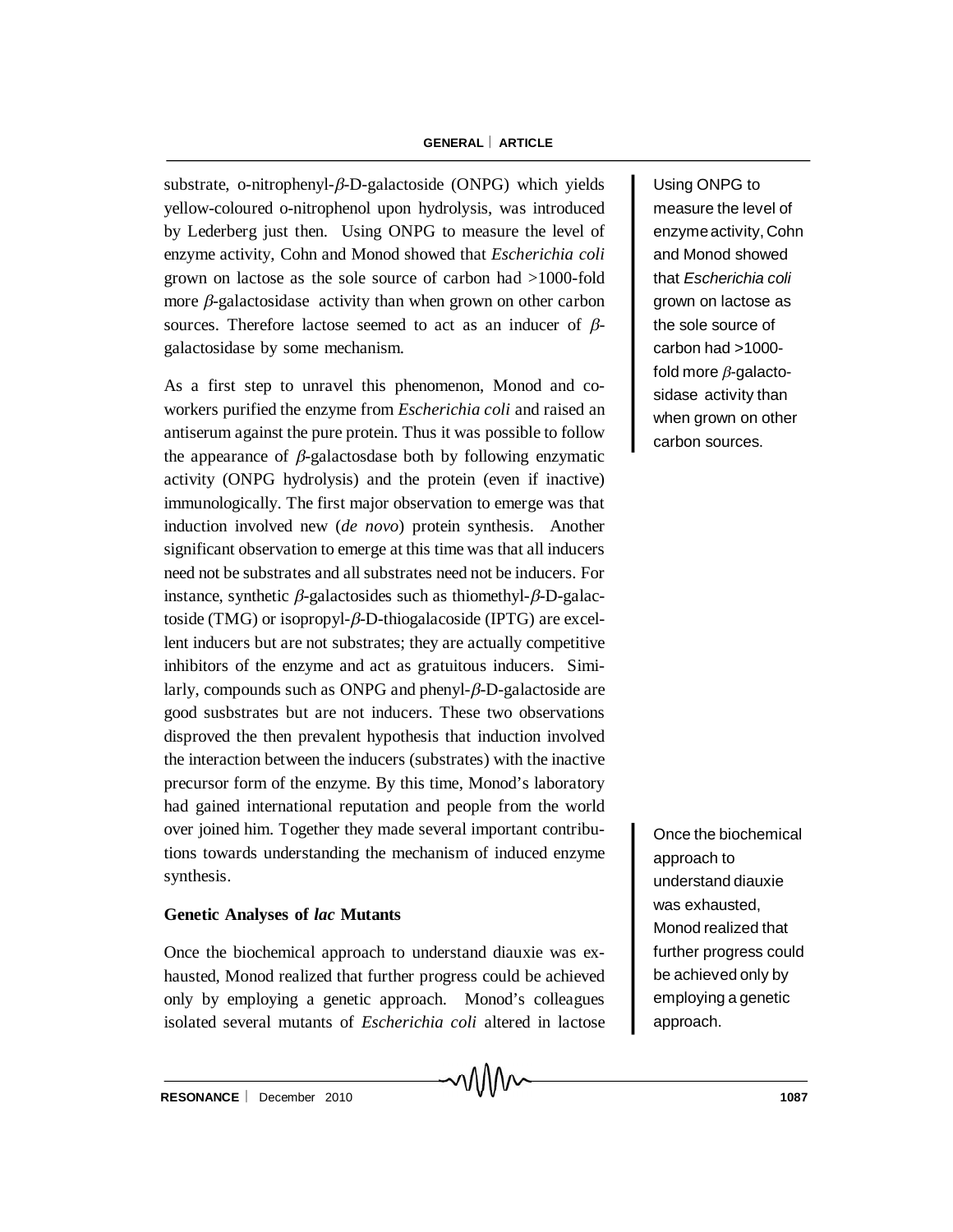#### **GENERAL ARTICLE**

The discovery of permease is very significant because for the first time a specific protein was implicated in the transport of a small molecule.

Since uninduced wildtype cells synthesised neither  $\beta$ galactosidase nor permease whereas induced cells synthesised both, the *lacZ* and *lacY* genes are regulated coordinately.

utilisation and also used several already available ones isolated by Lederberg. Wild-type cells of *Escherichia coli* can grow in media containing lactose as the sole source of carbon and energy. These are called Lac<sup>+</sup> cells. Mutants which cannot do so are called Lac– . Soon it was discovered that Lac– mutants are of two types: those which cannot synthesise enzymatically active  $\beta$ galactosidase and therefore cannot utilise lactose for growth and those which could synthesise the enzyme but still cannot utilise lactose. The latter class was called 'cryptic' mutants at that time. It was thought (rightly so, as it turned out later) that cryptic mutants were defective in the uptake (transport) of lactose or other inducers such as TMG from the medium into the cells. Fortunately, around this time, radioactively-labelled compounds became available for use in metabolic experiments. It was found that wild-type (Lac<sup>+</sup> ) cells could accumulate labelled TMG; however, uninduced wild-type cells or the cryptic mutants could not. This showed that a specific protein was necessary for the transport of TMG (or lactose) across the cell membrane. This protein was named lactose 'permease' and the gene responsible for its synthesis was designated as *lacY*. The gene encoding  $\beta$ galactosidase was named *lacZ*. (In retrospect, one could wonder how the story would have turned out had they used IPTG which is not obligatorily dependent on the permease for transport)!

The discovery of permease is very significant because for the first time a specific protein was implicated in the transport of a small molecule. Subsequently, Georges Cohen established that permeases play a vital role in metabolism by showing that amino acid transport is permease-mediated. Since uninduced wild-type cells synthesised neither  $\beta$ -galactosidase nor permease whereas induced cells synthesised both, the *lacZ* and *lacY* genes are regulated coordinately, a key feature of the operon concept. Monod did not succeed in his attempts to purify the permease but in the process isolated another enzyme, trans-acetylase, whose synthesis is also coordinately regulated along with *lacZ* and *lacY.* The gene for the transacetylase was named *lacA*; its physiological role still remains unknown. Thus it emerged that the three genes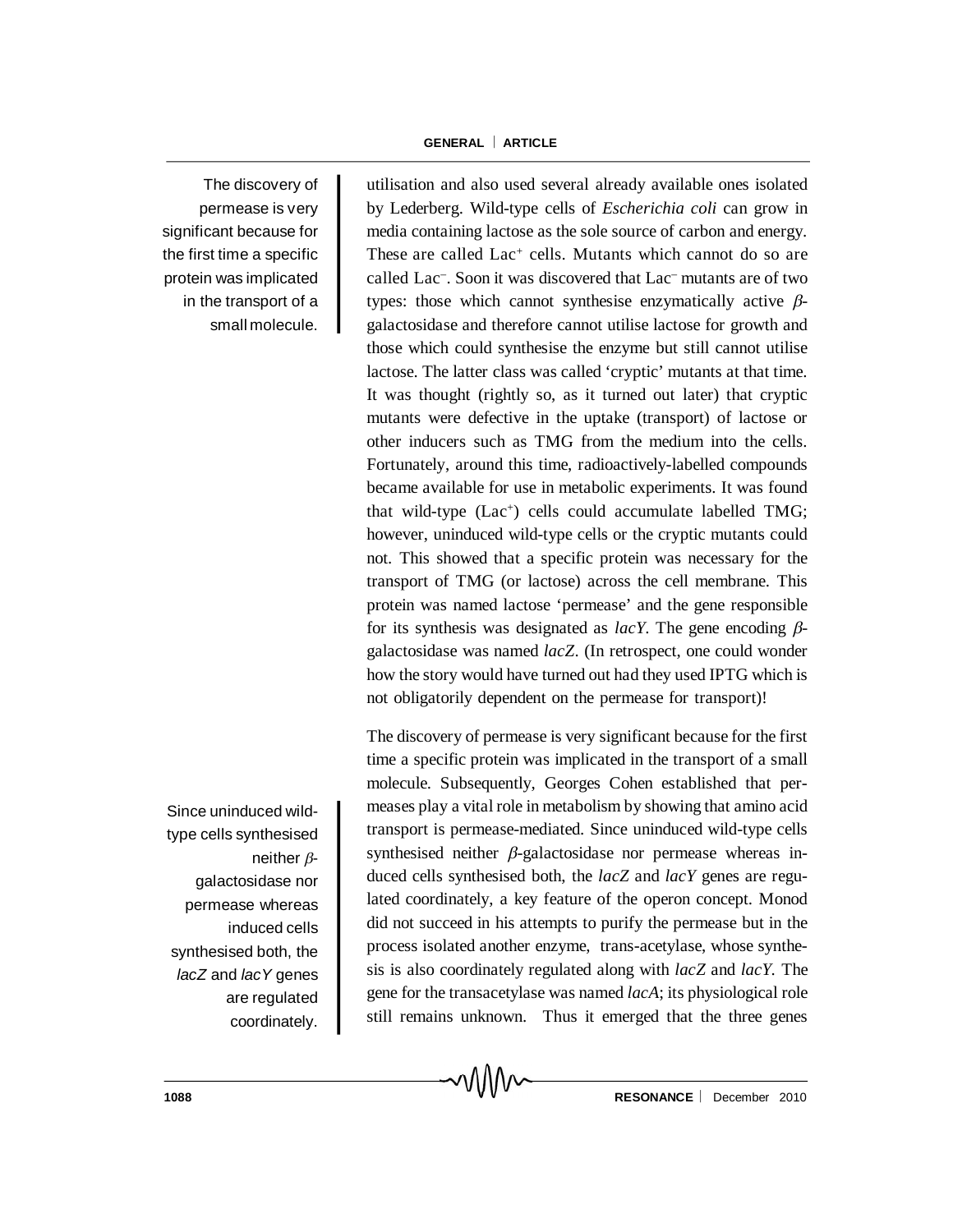(*lacZ, lacY* and *lacA*) constitute one block of expression. This finding was a major breakthrough. (From now on the present article will focus only on *lacZ* and *lacY*).

Around this time two major advances occurred in the genetics of *Escherichia coli* through the pathbreaking work of Joshua Lederberg, William Hayes, Francois Jacob and Elie Woolman. The first was the discovery of bacterial conjugation which involved the transfer of parts of the chromosome from a donor (male) bacterium into the cytoplasm of a recipient (female) cell through physical contact between the two. The donor which can do this very efficiently is called an Hfr cell and the recipient is denoted as F– cell. The second was the discovery of what are known as  $F$ -prime  $(F')$  factors which are derivatives of the conjugative (transferable) plasmid called the  $F$  factor. The  $F'$  factors contain a small fragment of chromosomal DNA in the place of their own DNA (type-I  $F$ 's) or in addition to their own DNA (type-II F's). Conjugation using F' factors were brilliantly exploited by Monod in his experiments, as we shall see below.

An F' factor, say F' *lacZ lacY*, can be transferred into an F cell simply by mixing cultures of the donor and recipient. Once transferred, the F' will establish a partial diploid status (merodiploidy) between the chromosomal *lac* genes and the F borne *lac* genes (F– *lac* / F*lac).* By choosing appropriate allelic combinations in the relevant genes in the donor and the recipient (the *lac* genes in this case) the dominance–recessive relationship between mutations can be inferred by looking at the phenotypes of the merodiploids. Using this simple yet powerful technique Monod and coworkers made some remarkable discoveries. For example a merodiploid of the type  $F^-$ *lacZ<sup>+</sup>* lacY<sup>+</sup> /  $F'$ *lacZ<sup>+</sup>lacY<sup>-</sup>* was phenotypically Lac<sup>+.</sup> Likewise, a merodiploid of the type F<sup>-</sup>  $lacZ^{+}$  *lacY*  $\div$   $\Gamma'$  *lacZ*  $\pi$  *lacY*  $\div$  was also Lac<sup> $\div$ </sup>. Note that in both cases the recipient was Lac- , the first due to inability to synthesise active  $\beta$ -galactosidase and the second because of inability to transport lactose. Both the defects could be complemented in trans by the wild-type alleles carried on the donor F. Thus *lacZ*

Conjugation using F' factors were brilliantly exploited by Monod in his experiments.

By choosing appropriateallelic combinations in the relevant genes in the donor and the recipient (the *lac* genes in this case) the dominance– recessive relationship between mutations can be inferred by looking at the phenotypes of the merodiploids.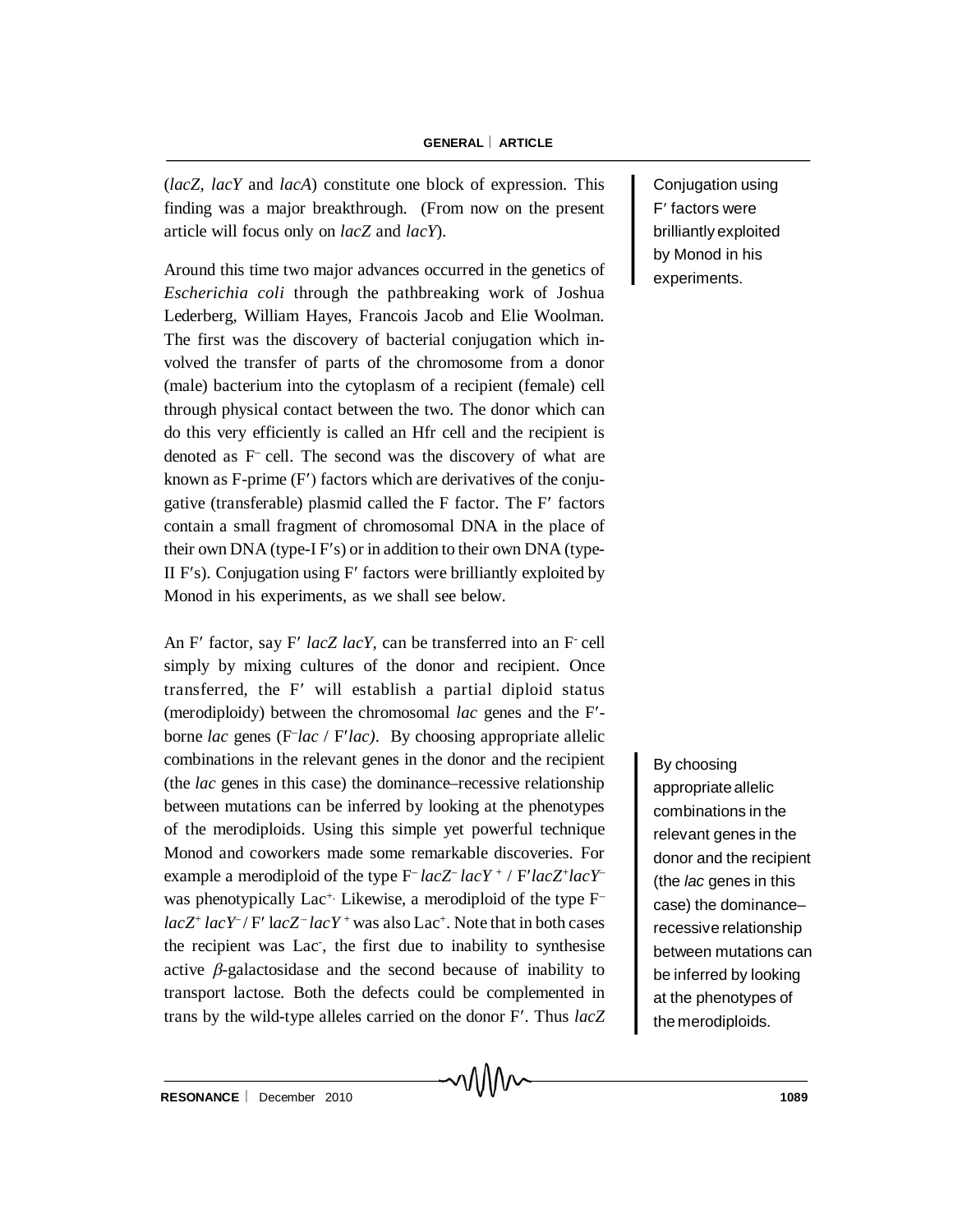



*Figure 3. The PaJaMo experiment.*

and *lacY* (also *lacA*) define 'structural' genes, mutations in which are (usually) recessive to their wild-type alleles.

## **The Concept of Regulatory Genes**

Another major landmark event in the story is the discovery of regulator $(y)$ genes that control the expression of other (structural) genes. Among the several mutants Monod and associates had collected, there were some in which  $\beta$ -

galactosidase (as well as permease and transacetylase) were synthesised constitutively, that is, even in the absence of inducers. These were called *lacI*– (constitutive) mutants as against the wild-type (inducible) parent which was called *lacI*<sup>+</sup> . It was thought initially that the *lacI–* mutants produced an internal inducer such that no externally added inducer was necessary for induction. That this was not the case was shown by an elegant experiment done by Pardee, Jacob and Monod in 1959. This experiment has gone down in history as the PaJaMo experiment (*Figure* 3) (sometimes called the Pajama experiment in a lighter vein!). It involved a conjugational cross between an Hfr donor and an F– recipient wherein the donor's chromosome (usually parts of it) is transferred into the recipient cytoplasm. In a cross of the type:

Hfr *lacI*<sup>+</sup> *lacZ*<sup>+</sup> Str<sup>s</sup> T6<sup>s</sup> X<sup>F-</sup> *lacI*<sup>-</sup> *lacZ*<sup>-</sup> Str<sup>r</sup> T6<sup>r</sup>,

The PaJaMo experiment was extremely significant and, as Ullmann notes [2], was a "point of departure" for proposing the Operon Model a few years later.

the donor is inducible and the recipient is genetically constitutive but makes inactive  $\beta$ -galactosidase due to the *lacZ*– mutation.  $Str<sup>sr</sup>$  and  $T6<sup>s/r</sup>$  refer to sensitivity/resistance to sreptomycin and bacteriophage T6, respectively. A short time after mixing the donor and recipient, streptomycin and phage T6 in the form of a lysate were added to kill and lyse the donor cells and  $\beta$ -galactosidase activity was measured at intervals. It was found that the enzyme activity could be detected within a couple of minutes, which continued to rise for about 60 minutes and then levelled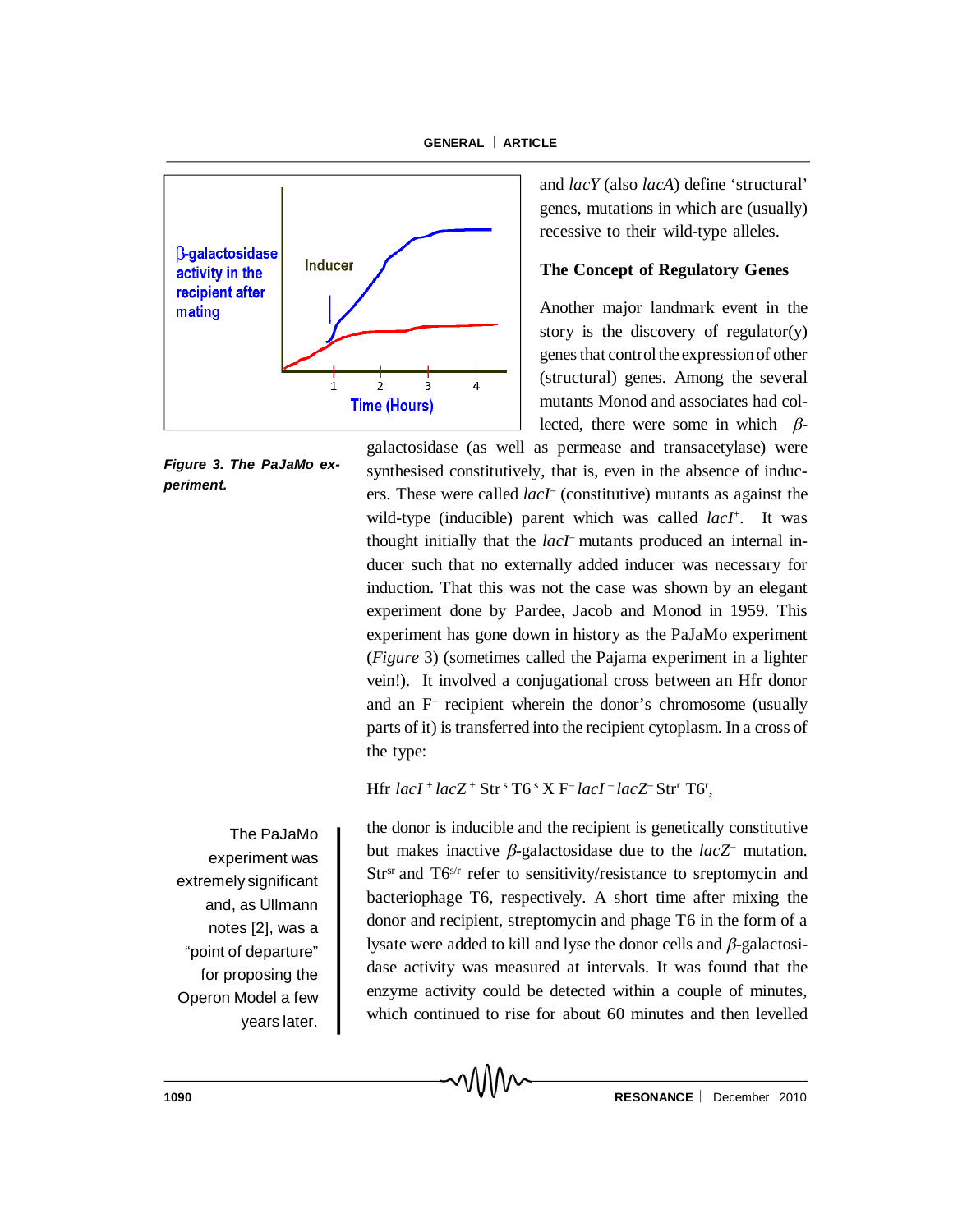off. If an inducer (IPTG) was added at this point of time, the enzyme activity cotinued to rise for several minutes.

The PaJaMo experiment was extremely significant and, as Ullmann notes [2], was a "point of departure" for proposing the Operon Model a few years later. Briefly, it showed that when the donor  $lacZ^{+}$  gene entered the cytoplasm of the  $lacT^{-}lacZ^{-}$  recipient it was expressed immediately because the recipient had no *lacI* gene product to start with. At the same time the product of the donor *lacI* <sup>+</sup> gene also accumulates in the recipient and after an hour or so shuts off constitutive expression. At this point addition of inducer becomes necessary for continued synthesis of the enzyme. This showed that the product of the *lacI* gene shuts off the expression of *lacZ*, in a sense acting as an inhibitor of expression. Therefore it was named 'repressor'. The role of the inducer seemed to be 'inhibition of an inhibitor'. Cohn and Monod jocularly called this the 'theory of double bluffs', two negatives making a positive [3]. The control of *lac* gene expression is thus a negative control. (Positively controlled expression systems, exemplified by the regulation of the genes of the arabinose utilisation pathway, were discovered later on). The PaJaMo experiment led to the emergence of three basic concepts in the regulation of gene expression, namely, concepts of a repressor, negative control and messenger RNA. (The last could be inferred from the fact that constitutive expression levelled off after some time implying whatever was responsible was an unstable entity. This led to the postulate of messenger RNA being an intermediate in the transfer of information from DNA to protein).

While *lacI* – mutations generally lead to constitutive expression of the three genes (*lacZ, Y* and *A*) some *lacI* mutants were negative for the induction of all the three genes. These were called *LacI*<sup>s</sup> (super-repressed) mutants. Merodiploid analyses showed that *lacI*<sup>+</sup> was dominant over *lacI*<sup>-</sup> but recessive to *lacI*<sup>s</sup>, that is,  $lacI^{+}/lacI^{-} = I^{+}$  and  $lac I^{+}/lac I^{s} = I^{s}$ . In this case, the mutation turned out to be in the inducer-binding region of the repressor, excluding the interaction of the inducer with the repressor.

√∖∖∨∿

The product of the *lacI* gene shuts off the expression of *lacZ*, in a sense acting as an inhibitor of expression.

#### The PaJaMo

experiment led to the emergence of three basic concepts in the regulation of gene expression, namely, concepts of a repressor, negative control and messenger RNA.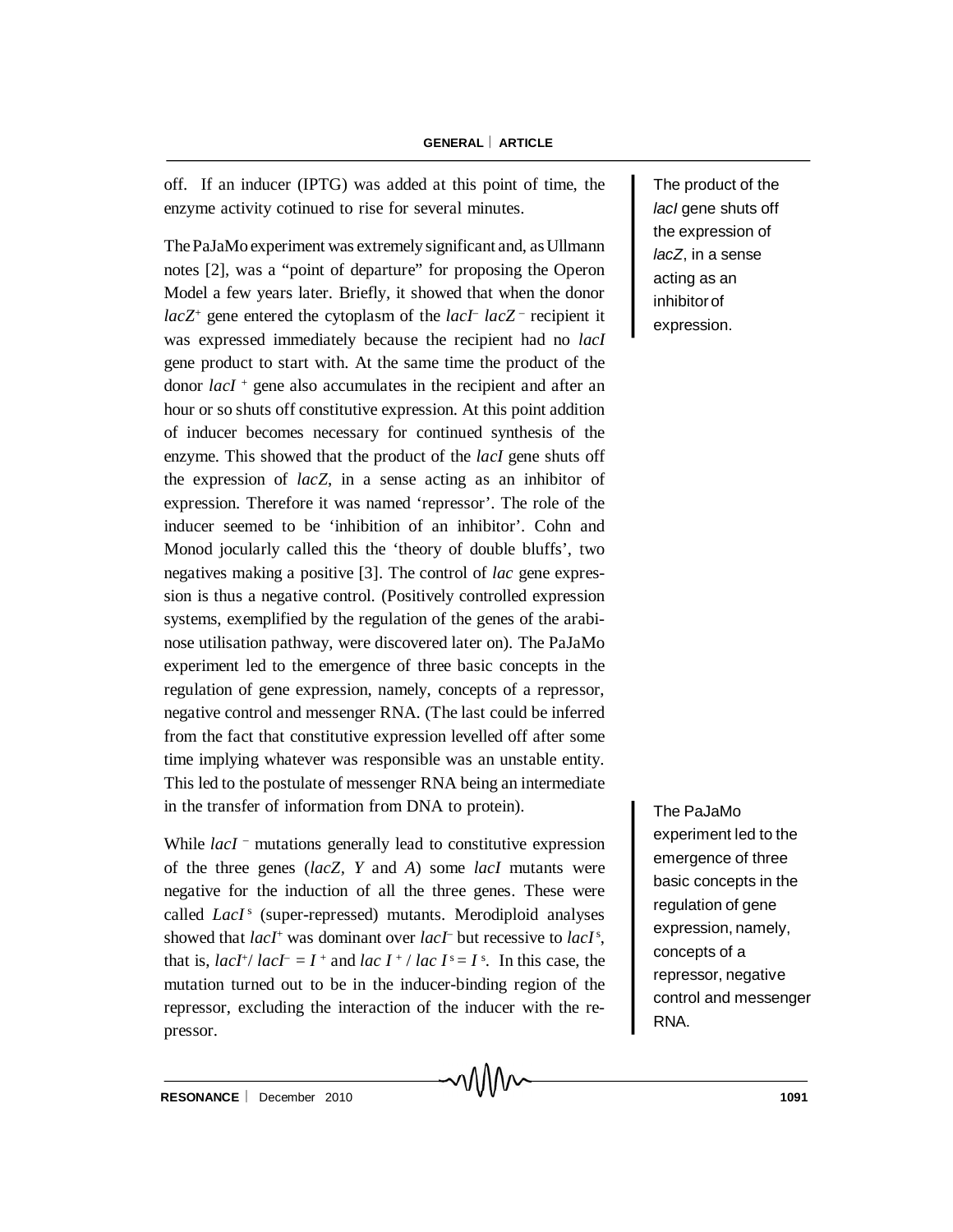Dominance of the *lacO<sup>c</sup>* mutations can be exerted only on the *lacZ lacY* genes located downstream on the same DNA segment; a phenomenon known as *cis*-dominance.

## **The Operator: Site of Action of the Repressor**

If Lac I, the repressor, turns off expression of the lactose utilisation genes, there must be a chromosomal site at which it acts to do so. Monod reasoned that if there is such a site, a mutation in that site inhibiting the interaction with the repressor should result in constitutive expression, analogous to a *lacI*– mutation. Monod named the putative site as Operator and the constitutive mutants as *O*<sup>c</sup> mutants.

There is a fundamental difference in the constitutivity due to *lacI–* and  $lacO<sup>c</sup>$  mutations: the *lacI* gene, in its own right, is a structural gene giving rise to a diffusible product which can act in *trans* as a repressor; therefore a mutation in it should be recessive to the wild-type allele. On the other hand, the putative *lacO* is a site at which the repressor acts; a mutation in it  $(O<sup>c</sup>)$  should be dominant over  $O<sup>+</sup>$  since providing a good site cannot overcome the effect of a defective site. One important point to remember though is that the dominance of the  $lacO<sup>c</sup>$  mutations can be exerted only on the *lacZ lacY* genes located downstream on the same DNA segment; a phenomenon known as *cis*-dominance.

If the hypothesis on the existence of the operator is correct, it should be possible to isolate *cis*-dominant constitutive mutants. Monod and coworkers obtained such mutants by selecting for constitutive mutants (colony formers on media having phenyl- $\beta$ -D-galactoside as the sole source of carbon) from a merodiploid harbouring two copies of *lacI*<sup>+</sup> *lacZ*<sup>+</sup>, one on the chromosome and one on an F'. As noted earlier, phenyl- $\beta$ -D-galactoside is a substrate but not an inducer. Therefore only constitutive mutants will be able to utilise it in the absence of an inducer. The use of a strain having two copies of *lacI* will avoid selection of *lacI*– constitutives since they will be recessive to the  $I^+$  allele and hence cannot grow on phenyl- $\beta$ -D-galactoside. (The  $O<sup>c</sup>$  mutants are weakly constitutive relative to  *mutants).* 

Monod originally thought that the operator is the site of action of not only the repressor but also the site where the transcribing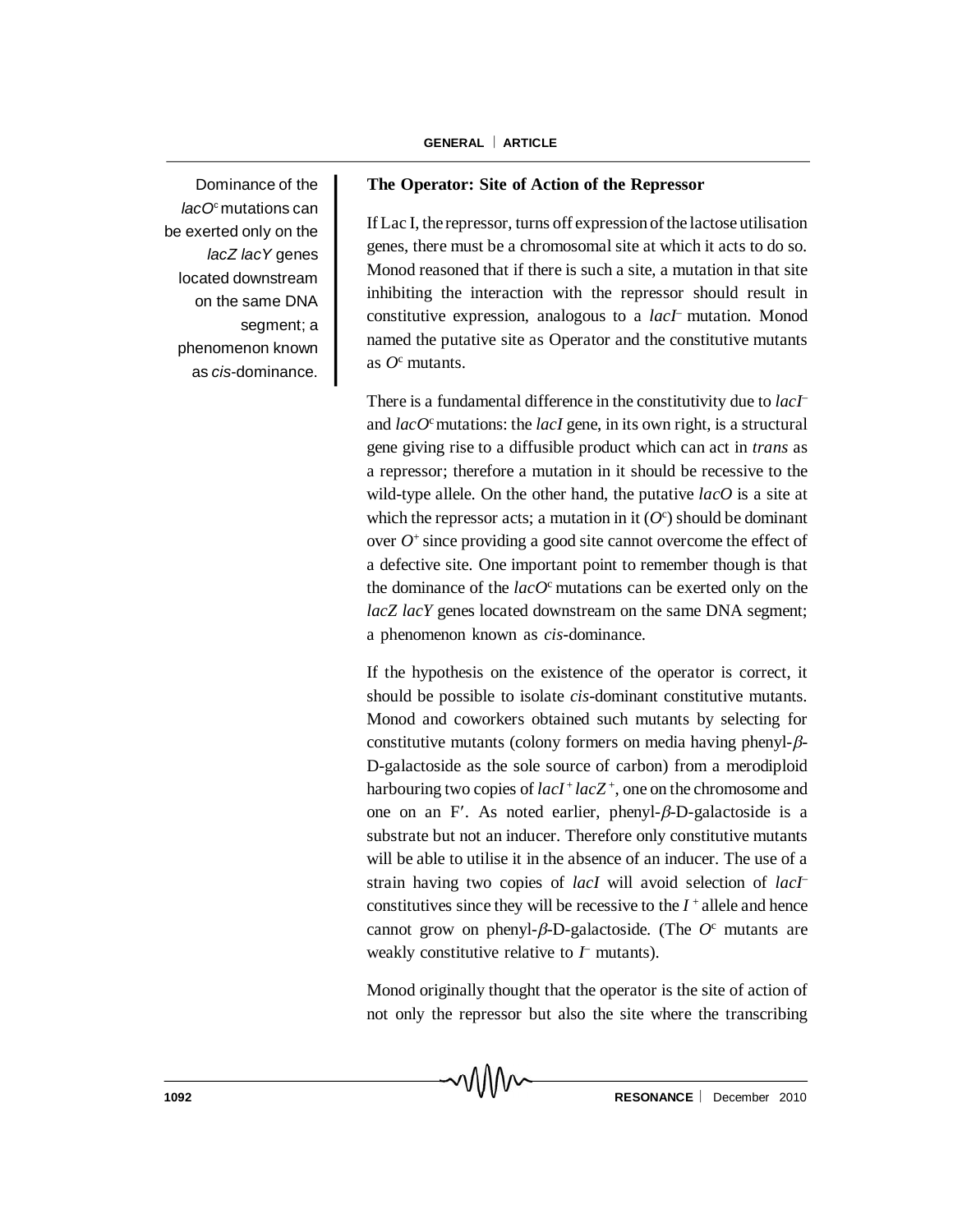



*Figure 4. The lactose op-*

enzyme (RNA polymerase) could bind and transcribe the three genes. It is therefore logical to expect that a mutation in *lacO* which allows interaction with the repressor but inhibits the binding of RNA polymerase will be Lac– . He named such mutants as *O*<sup>0</sup> mutants. Indeed such mutants were isolated but it turned out subsequently that the mutational lesion in the so-called  $O^0$  mutant was not in *lacO* but very close to the beginning of the *lacZ* gene. Its pleiotropically negative phenotype is due to a phenomenon called polarity. (The mechanism of polarity is beyond the scope of this article). Subsequent work by Jonathan Beckwith and coworkers led to the identification of a distinct site (the Promoter) located between *lacI* and *lacO.*

Monod also believed that the Lac repressor could be RNA although its interaction with a ligand such as IPTG suggested it could be a protein. This problem was left unresolved when the Operon Model was proposed by Jacob and Monod in 1961 [5]. Subsequently, many lines of evidence accumulated suggesting that the Lac repressor could be a protein. The issue was finally settled in 1966 when Walter Gilbert and Benno Muller-Hill isolated the Lac repressor protein. Thus was born the concept of Operon which has influenced almost every branch of biology (*Figure* 4).

## **Repressible Systems of Gene Expression**

While proposing the operon model, Jacob and Monod considered two other systems in which the control mechanisms are identical.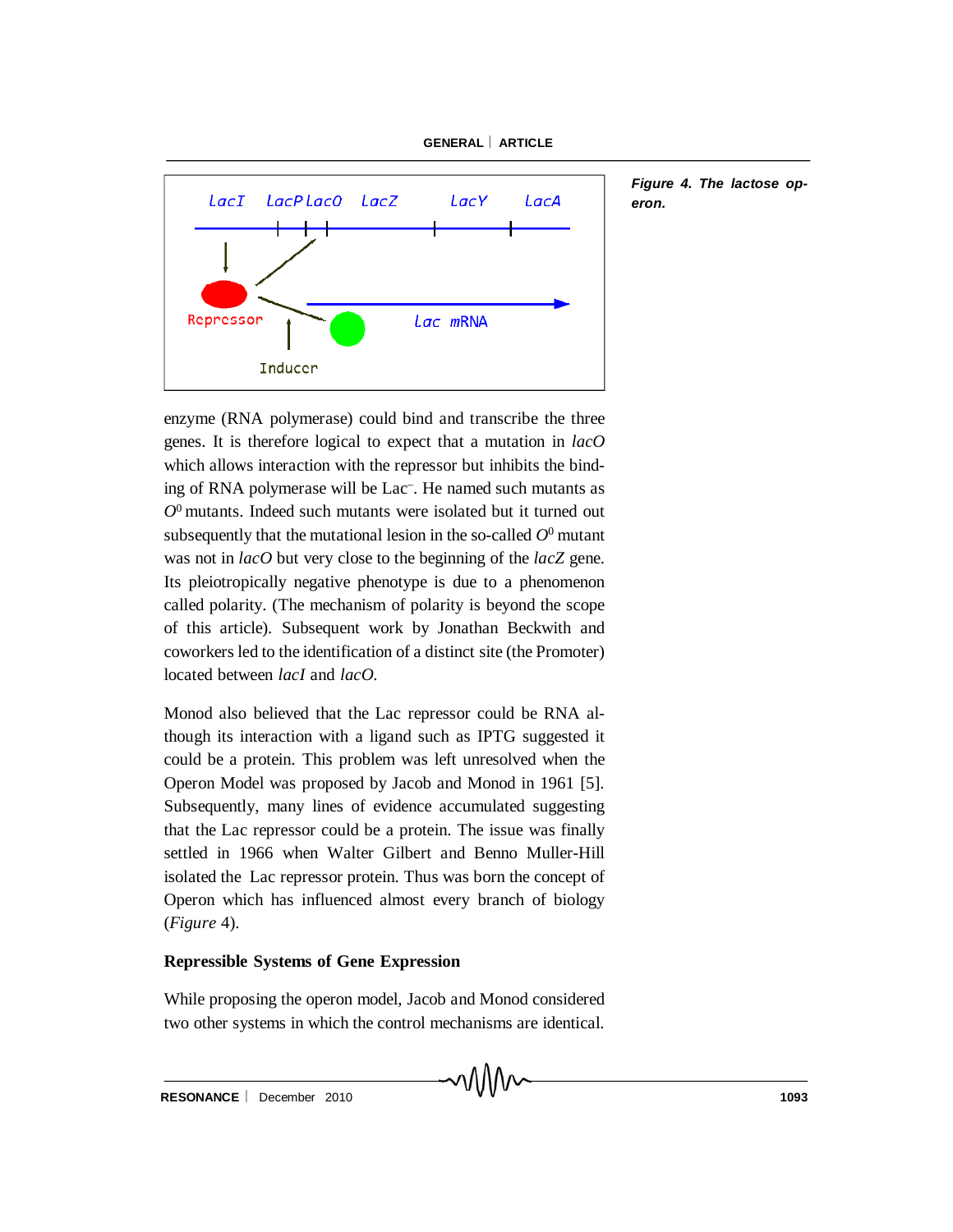One is the biosynthesis of amino acids and the other is the maintenance of the lysogenic or dormant state by bacterial viruses that infect the host bacterium. A brief description of these two is presented below.

Wild-type cells of *Escherichia coli* do not have  $\beta$ -galactosidase and its synthesis has to be induced. On the other hand, wild-type cells growing in a glucose-ammonium salt minimal medium have to meet all their nutritional needs from the available sources of carbon and nitrogen. Therefore the genes for the enzymes of all anabolic pathways are expressed in such cells. However, even if a single nutrient, say tryptophan, is readily available from the medium, it would be a wasteful exercise to express the genes involved in tryptophan biosynthesis. Therefore they are shut off by the addition of tryptophan. This phenomenon is called enzyme repression, as opposed to enzyme induction. Monod pointed out that both induction and repression are mechanistically identical but work in opposite directions. (In order to avoid confusion Monod suggested that compounds such as tryptophan, arginine, etc., which turn off their respective biosynthetic pathways be called co-repressors). Just as an inducer like IPTG turns on the expression of three genes of the lactose pathway, a co-repressor like tryptophan turns off the expression of all the five genes involved in tryptophan synthesis. In some mutants, tryptophan (the co-repressor of the *trp* genes) does not turn off the expression of the concerned genes; they are constitutively expressed (analogous to *lacI* – mutations). In some other mutants, the genes of the pathway always remain shut off; that is, there is no need for a corepressor to effect repression (analgous to *lacI* <sup>s</sup> mutations). Thus the control mechanisms are identical bur their directions are opposite to each other.

## **The Lactose Operon and Lysogeny: A Common Paradigm**

Monod realised that the basic features of their model of regulation of gene expression could be extrapolated to a totally unrelated phenomenon, namely, maintenance of the lysogenic state. In lysogeny, the chromosome of a temperate phage such as  $\lambda$  is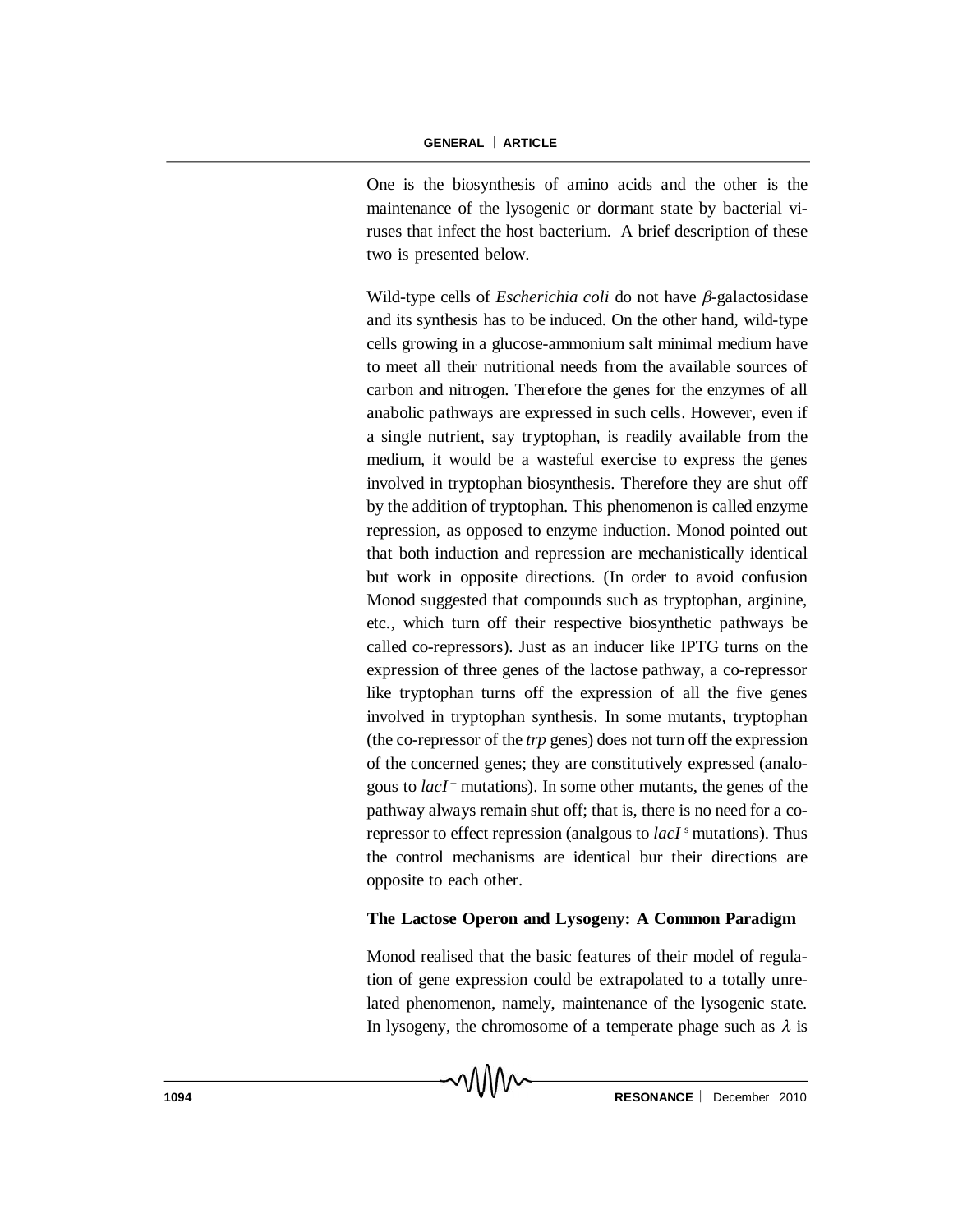stably integrated into that of the host (*Escherichia coli*) as a 'prophage'. A cell carrying an integrated prophage is called a lysogen. The potentially lethal genes of the phage are kept repressed in the prophage. However, they can be triggered into expression resulting in the excision of the prophage, expression of the phage genes, production of progeny phage, lysis and death of the cell.

There is a remarkable similarity between the lactose operon and the lysogenic state. In the case of the phage  $\lambda$ , almost all of the viral genes are shut off by the repressor encoded by the *cI* gene in a lysogen. Only the CI repressor is expressed in this state and any additional  $\lambda$  virus infecting the lysogen will also be shut off, a phenomenon known as 'immunity to superinfection'. The lysogenic state can be de-repressed by treatment such as exposure to ultra-violet radiation that leads to the inactivation of the CI repressor. In addition, *cI* mutants show inability to form lysogens and are 'constitutively' lytic. Operator sites at which the CI repressor acts have also been identified and mutations within such sequences show *cis*-dominance similar to the  $O<sup>c</sup>$  mutations in the *lac* operon. There is a point-to-point similarity between the two unrelated gene control systems. The operon model is thus not a specific mechanism operating to control the expression of only the *lac* genes. The same type of similarity can also be drawn for a repressible system, typified by the *trp* operon and also many other amino acid biosynthetic operons.

# **Epilogue**

Nearly half a century has rolled by since the Operon Model was proposed in 1961. The model has undergone enormous refinements and advances in the subsequent years, but its core features remain the same. Some of the later developments include the isolation of the CI repressor by Mark Ptashne simultaneously with the Lac repressor, discovery of the involvement of cyclic AMP and its receptor protein, not only in *lac* gene expression but several others, multiple operators in many operons, discovery of positively regulated operons, validation of the mRNA concept,

MM

There is a remarkable similarity between the lactose operon and the lysogenic state.

The operon model is thus not a specific mechanism operating to control the expression of only the *lac* genes.